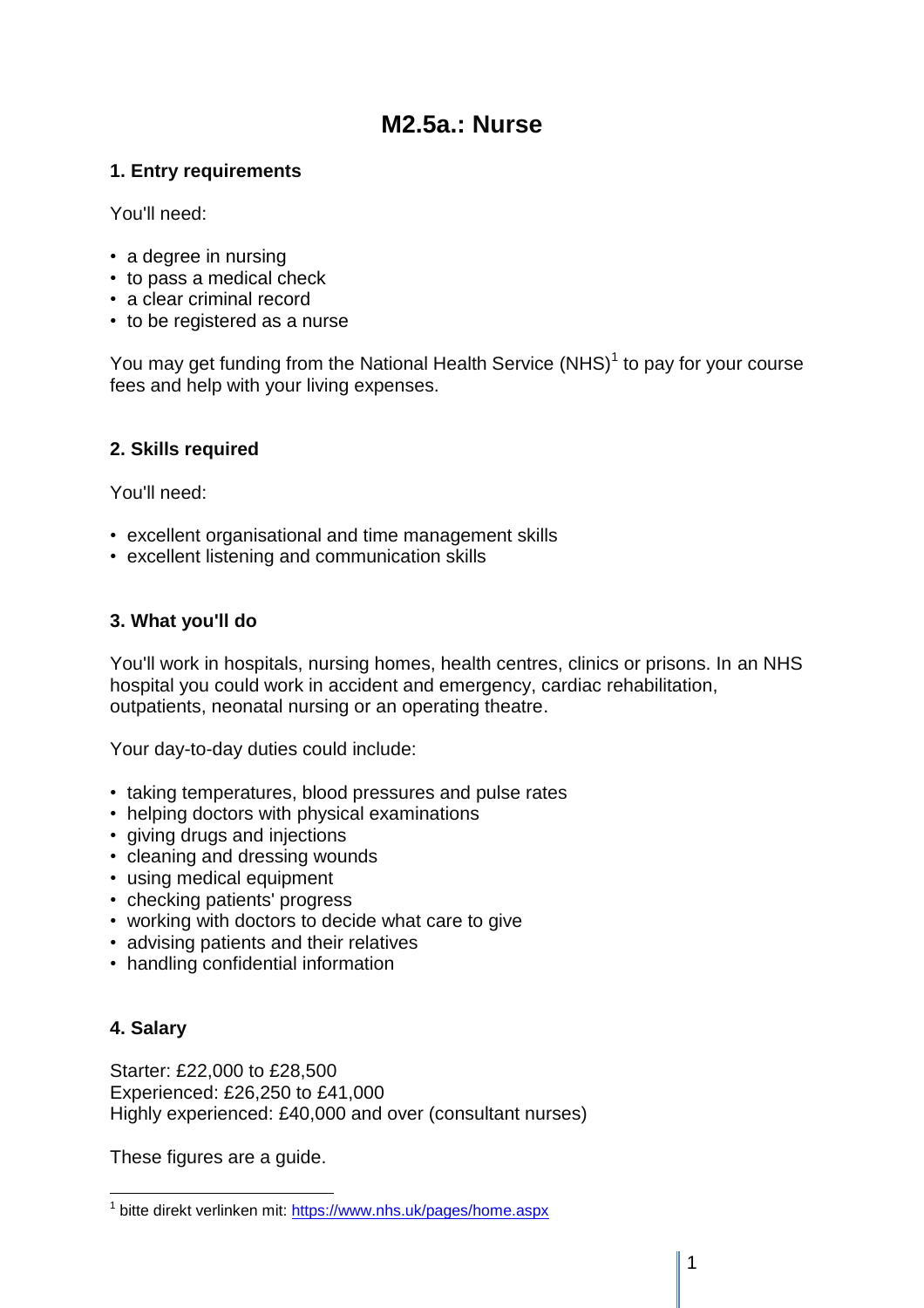# **5. Working hours, patterns and environment**

You'll usually work 37.5 hours a week including evenings, weekends, night shifts and bank holidays.

The job can be physically demanding.

Most jobs are in the NHS. You could work in hospital wards, nursing homes, hospices, schools, colleges, private hospitals and in the community, visiting patients at home.

#### **6. Career path and progression**

With experience, you could become a ward manager or team leader.

You could train as a midwife, health visitor, or practice nurse. You could also move into management.

With a master's, you could become a clinical nurse specialist then a nurse consultant.

You could also become self-employed or work overseas.

Last updated: 12 October 2016

<https://nationalcareersservice.direct.gov.uk/job-profiles/nurse> (abgerufen am 11.11.2016)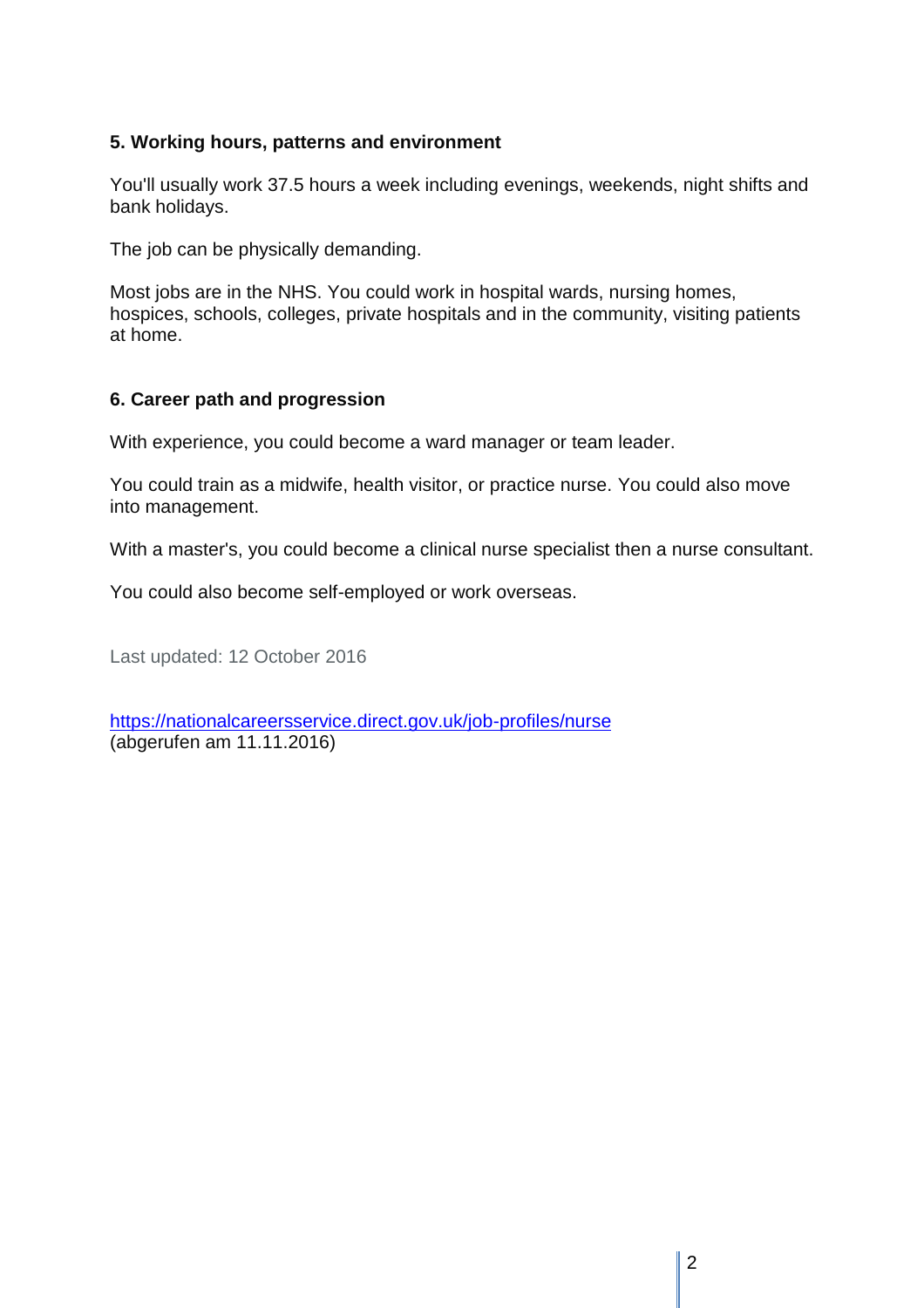**Materialien zur Binnendifferenzierung/zum zieldifferenten Lernen**

# **M2.5.a: Nurse**

#### **what is needed**

excellent organisational skills

time management skills

excellent listening and communication skills

#### **where I will work**

in hospitals

in nursing homes

in health centres

# **what I will do**

In a hospital I could work in accident and emergency. Day-to-day duties could include:

- taking temperatures, blood pressures and pulse rates
- helping doctors with physical examinations
- giving drugs and injections
- cleaning and dressing wounds
- using medical equipment
- checking patients' progress
- working with doctors to decide what care to give
- advising patients and their relatives
- handling confidential information

# **when I will work**

I will usually work 37.5 hours a week including evenings, weekends, night shifts and bank holidays.